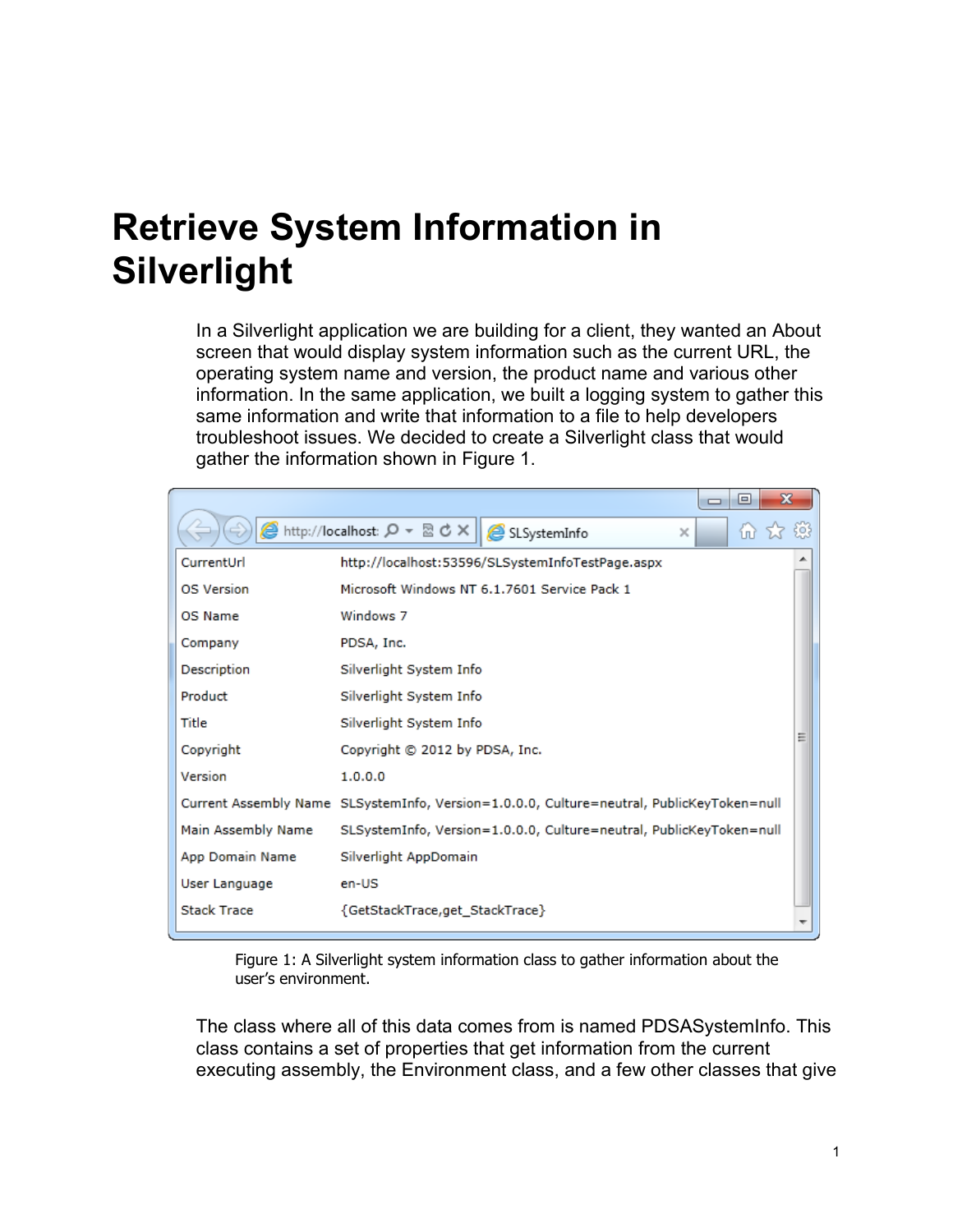you system information in your Silverlight application. Let's look at each of these properties in turn.

### **The Constructor**

First off, the constructor for this class retrieves the main assembly for your Silverlight application. This is the first assembly that runs. I assume that the first assembly is where your Silverlight user controls run from, so we need a reference to that assembly in order to retrieve copyright, title, company, and description information. You use the Application.Current.GetType() method to get the Assembly object. From this object you will be able to retrieve the Assembly information you place into your Silverlight application from Visual Studio. A reference to this assembly is placed into a private variable called **\_CurrentAssm**.

```
public class PDSASystemInfo
{
 private Assembly CurrentAssm = null;
 public PDSASystemInfo()
\{ _CurrentAssm = Application.Current.GetType().Assembly;
   }
    …
    …
}
```
## **Assembly Information Properties**

In Visual Studio if you go into the Project Properties of your solution you can click on the Assembly Information button and enter information about your assembly as shown in Figure 2.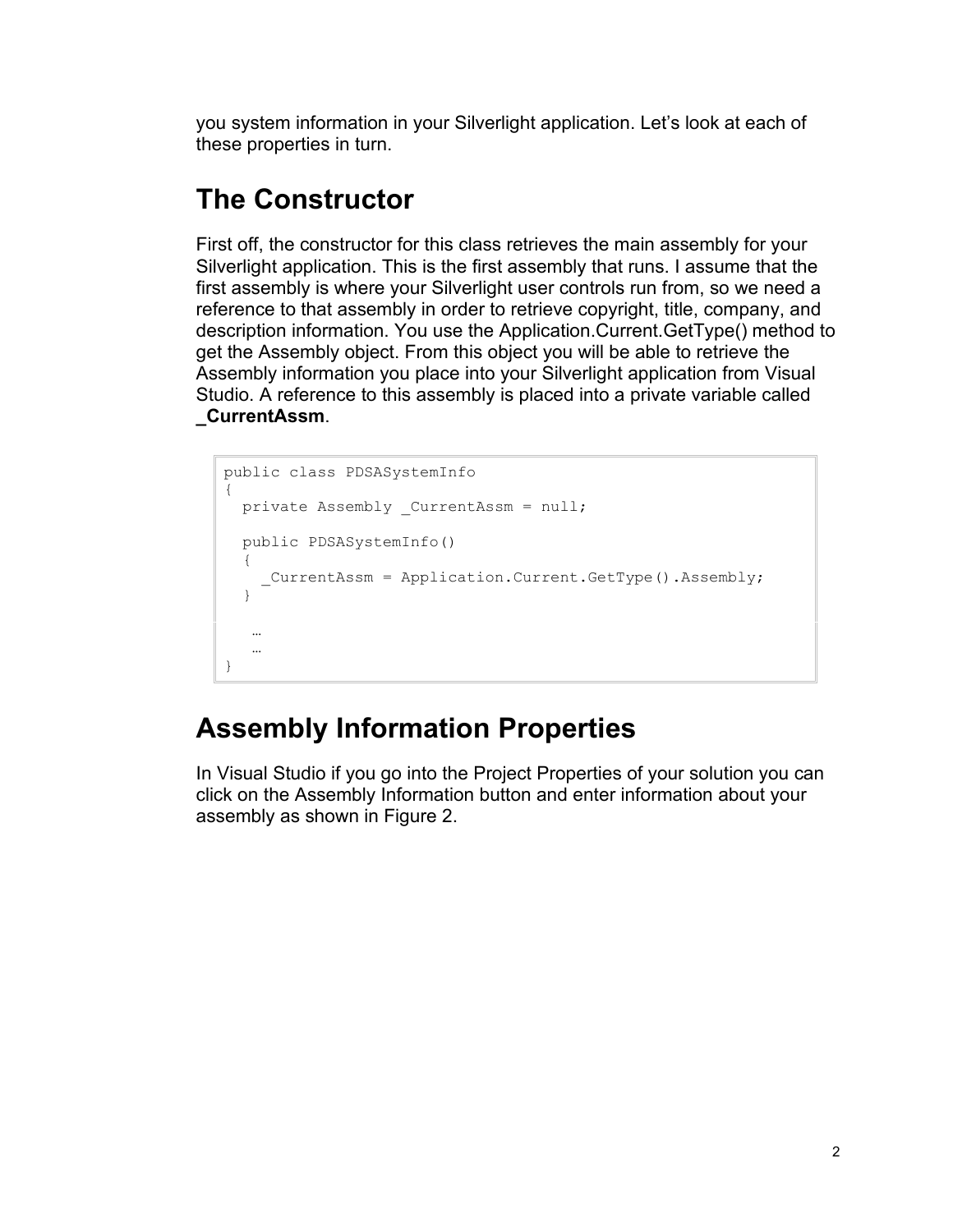| P<br>х<br><b>Assembly Information</b> |                                 |   |   |    |        |  |
|---------------------------------------|---------------------------------|---|---|----|--------|--|
| Title:                                | Silverlight System Info         |   |   |    |        |  |
| Description:                          | Silverlight System Info         |   |   |    |        |  |
| Company:                              | PDSA, Inc.                      |   |   |    |        |  |
| Product:                              | Silverlight System Info         |   |   |    |        |  |
| Copyright:                            | Copyright © 2012 by PDSA, Inc.  |   |   |    |        |  |
| Trademark:                            |                                 |   |   |    |        |  |
| <b>Assembly Version:</b>              | 1                               | 0 | 0 |    |        |  |
| <b>File Version:</b>                  |                                 | 0 | 0 |    |        |  |
| GUID:                                 | bbb2169a-b47d-42b2-9584-4e03d3l |   |   |    |        |  |
| Neutral Language: (None)              |                                 |   |   |    |        |  |
|                                       |                                 |   |   | OK | Cancel |  |

Figure 2: The Visual Studio Assembly Information screen is where you enter information about your application.

To retrieve this information at runtime, you use the Application's main assembly object to call the GetCustomAttributes() method. You pass to this method a type that represents the piece of information you wish to retrieve such as the Company, Product, etc.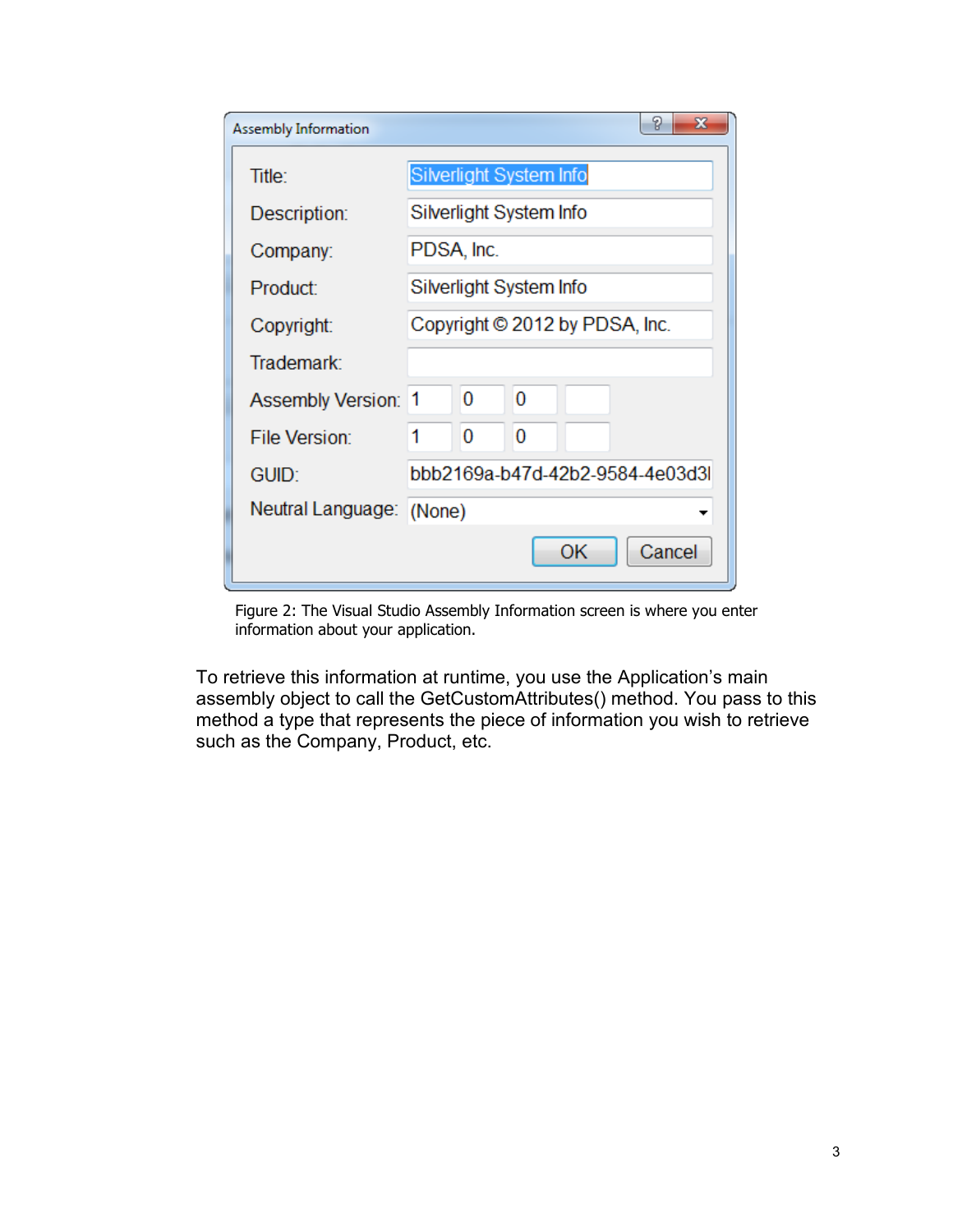```
public string Company
{
   get
  \left\{ \right. Type at = typeof(AssemblyCompanyAttribute);
    object [ c = CurrentAssm.GetCustomAttributes(at, false); AssemblyCompanyAttribute att = 
       ((AssemblyCompanyAttribute)(c[0]));
     return att.Company;
   }
}
public string Description
{
   get
\{ Type at = typeof(AssemblyDescriptionAttribute);
     object[] c = _CurrentAssm.GetCustomAttributes(at, false);
     AssemblyDescriptionAttribute att = 
        ((AssemblyDescriptionAttribute)(c[0]));
     return att.Description;
   }
}
public string Product
{
   get
   {
    Type at = typeof(AssemblyProductAttribute);
     object[] c = _CurrentAssm.GetCustomAttributes(at, false);
     AssemblyProductAttribute att = 
        ((AssemblyProductAttribute)(c[0]));
     return att.Product;
   }
}
public string Title
{
   get
   {
    Type at = typeof(AssemblyTitleAttribute);
    object[] c = CurrentAssm.GetCustomAttributes(at, false);
     AssemblyTitleAttribute att = 
        ((AssemblyTitleAttribute)(c[0]));
     return att.Title;
   }
}
public string Copyright
{
   get
   {
     Type at = typeof(AssemblyCopyrightAttribute);
    object[] c = CurrentAssm.GetCustomAttributes(at, false);
     AssemblyCopyrightAttribute att =
       ((AssemblyCopyrightAttribute)(c[0]));
```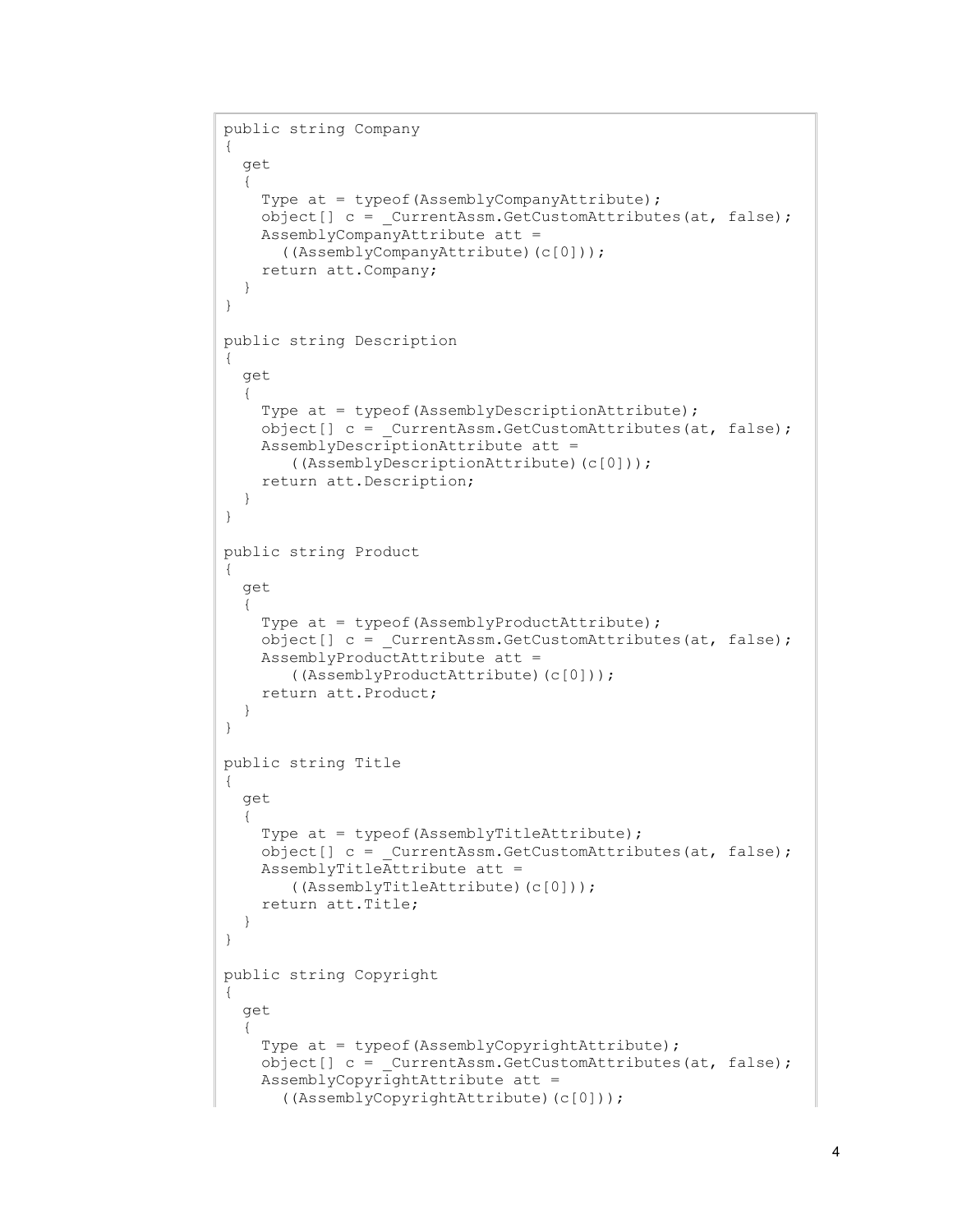```
 return att.Copyright;
   }
}
public string Version
{
   get
   {
   AssemblyName an = new AssemblyName ( CurrentAssm.FullName) ;
     return an.Version.ToString();
   }
}
```
### **Operating System Name and Version**

To retrieve the operating system name and version, it is the same as in any .NET application. You will use the Environment class and the associated properties on that class.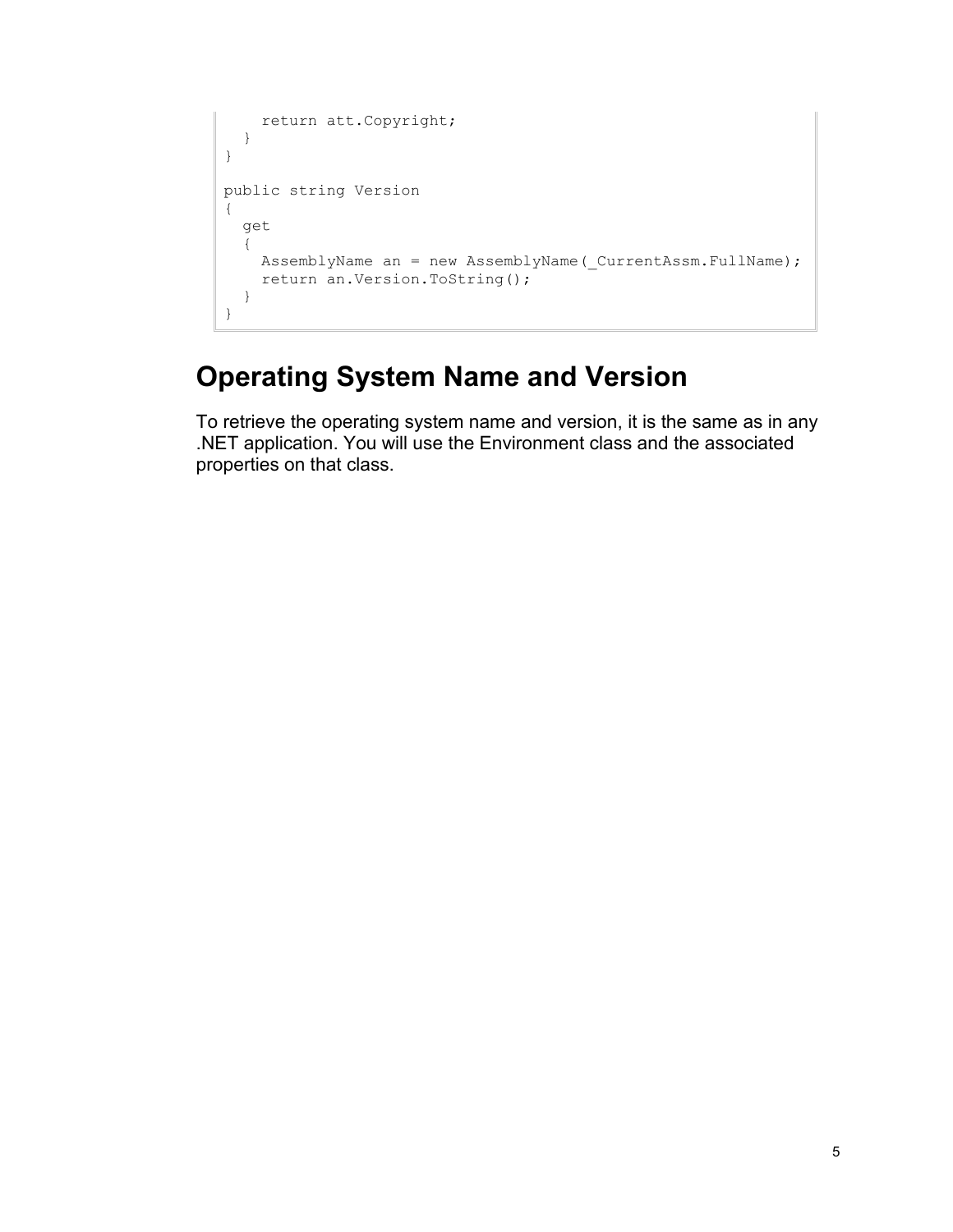```
public string OSVersion
{
   get
   {
     return Environment.OSVersion.ToString();
   }
}
public string OSName
{
   get
   {
     string ret = string.Empty;
     switch (Environment.OSVersion.Version.Major)
     {
       case 7:
        ret = "Windows 8"; break;
       case 6:
         if (Environment.OSVersion.Version.Minor == 0)
           ret = "Windows Vista";
         else if (Environment.OSVersion.Version.Minor == 1)
          ret = "Windows 7";
         break;
       case 5:
         if (Environment.OSVersion.Version.Minor == 0)
          ret = "Windows 2000"; else if (Environment.OSVersion.Version.Minor == 1)
          ret = "Windows XP";
         break;
       case 4:
         ret = "Windows NT";
         break;
       default:
         ret = "Unknown Version";
         break;
     }
     return ret;
   }
}
```
#### **The Current URL**

A useful property in your application is finding out what the current URL is that is running your Silverlight user control. This is very easy to get at using the System.Windows.Browser.HtmlPage class. You access the Document.DocumentUri property to retrieve the current URL that is running on the user's machine.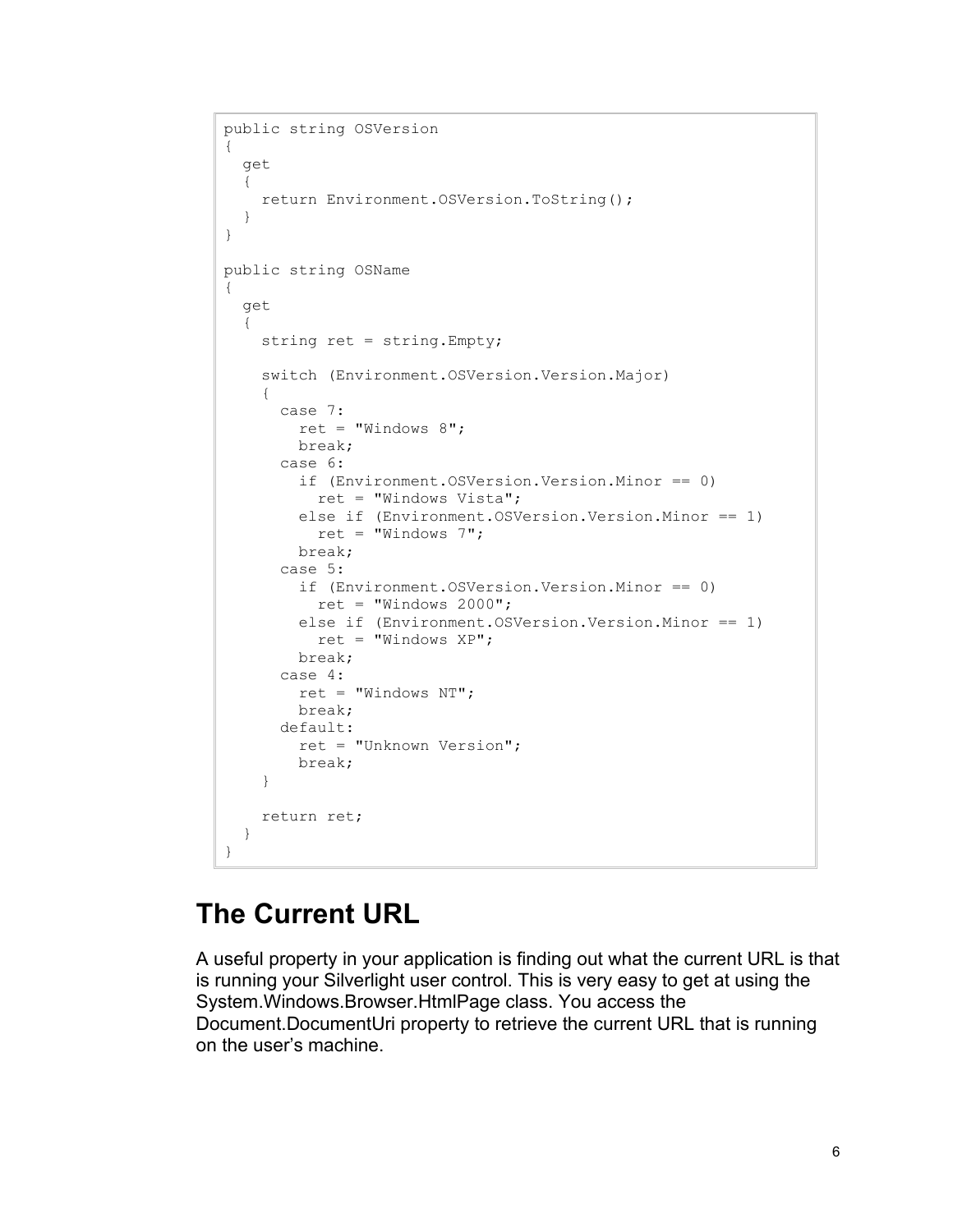```
public string CurrentUrl
{
   get
   {
     try
     {
       return HtmlPage.Document.DocumentUri.ToString();
     }
     catch
     {
      return string.Format( ERROR MSG, "Current URL");
     }
   }
}
```
#### **Get the Stack Trace**

When you need to debug an application, having access to the stack trace is very helpful. Getting the stack trace in a Silverlight client-side user control is accomplished using the StackFrame class. If you get an exception in your application, the Exception object you get has a StackTrace property that will return your stack trace that got you to your exception. However, if you are not in an exception and just want to get the stack trace information, you write code like that shown in the GetStackTrace() method below.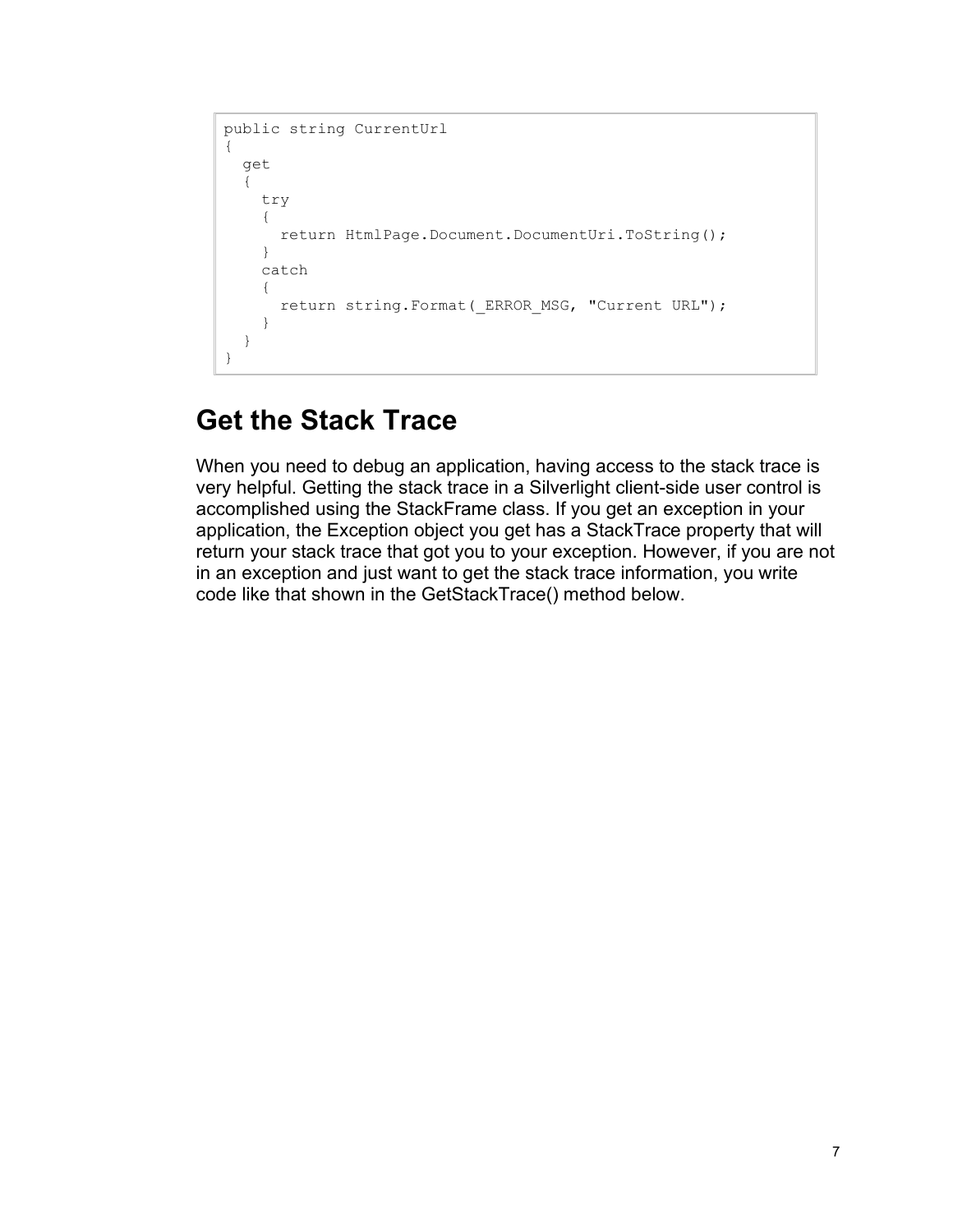```
public string GetStackTrace()
{
  StringBuilder sb = new StringBuilder(512);
 int loop = 0;
  string comma = string.Empty;
 string nameToMatch = MainAssemblyName;
  try
   {
    StackFrame sf = new StackFrame(loop);
    if (sf.GetMethod() != null)
      sb.Append("{");
     while (sf.GetMethod() != null)
     {
       // Get methods contained in this assembly only.
       if (sf.GetMethod().DeclaringType.Assembly.
            FullName.Equals(nameToMatch))
       {
         sb.Append(comma + sf.GetMethod().Name);
        comma = ", ";
       }
       loop++;
       sf = new System.Diagnostics.StackFrame(loop);
 }
    if (sb.length > 0) sb.Append("}");
   }
   catch
   {
    sb.AppendFormat( ERROR MSG, "Stack Trace");
   }
  return sb.ToString();
}
```
If you simply loop through all methods contained in the StackFrame you will get a lot of methods that are part of Silverlight and not your application. In this method you simply check to see if the methods are contained only in the main assembly name. This will probably work fine for a simple Silverlight application, but you may need to expand on this method if you have many client-side DLLs and wish to use this method when you are within any of those other DLLs.